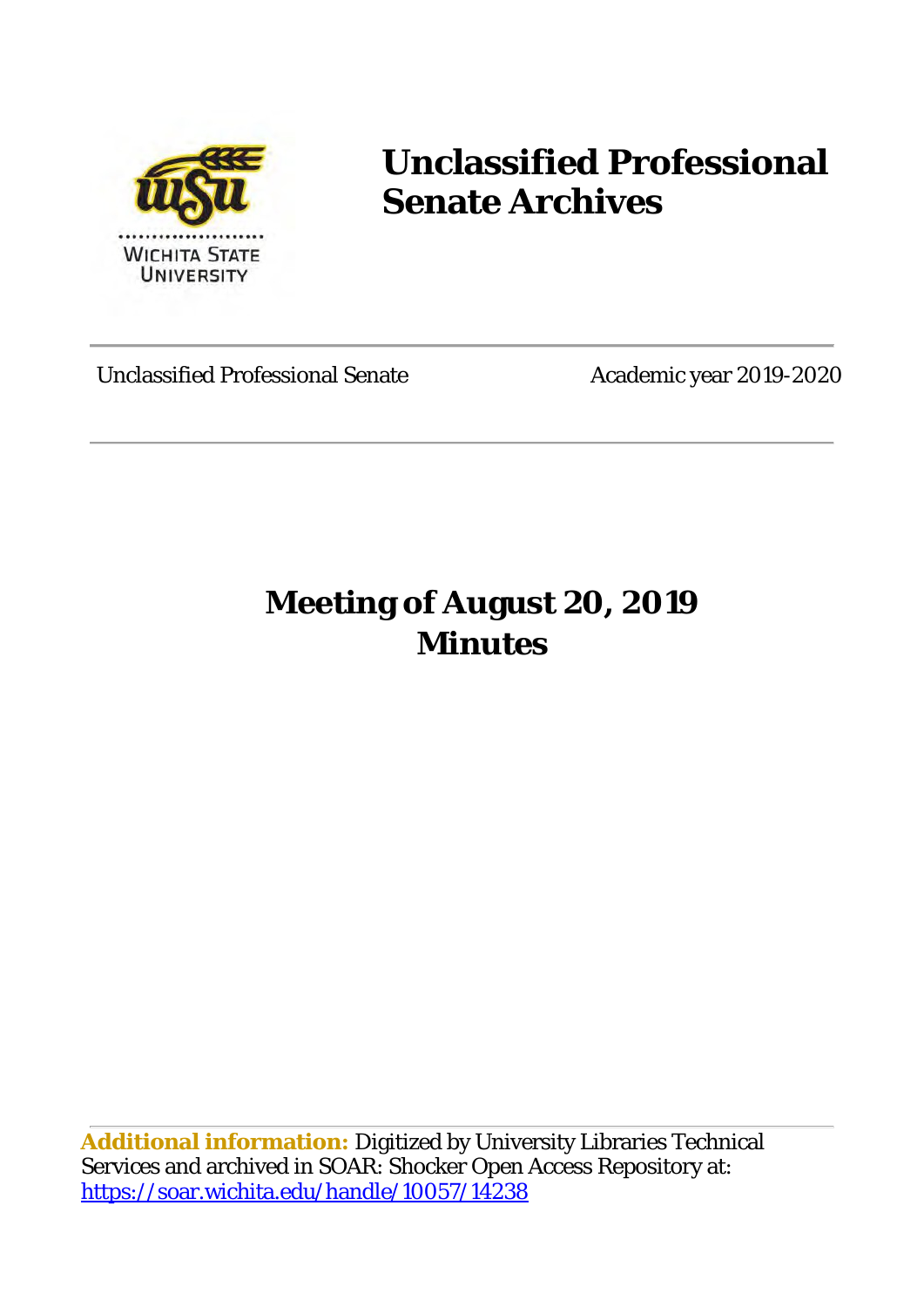# UP and USS Joint Senate Meeting Minutes

Tuesday, August 20, 2019, 9-11 a.m. RSC 142

**In Attendance (UP Senators):** Julie Scott, Camille Childers, Jeanne Patton, Krysti Carlson-Goering, , Judi McBroom, Gabriel Fonseca, Susan Norton, Heather Perkins, Deb Wagner-Kirmer, Sally Fiscus, Trish Gandu, Lisa Clancy, Tyler Gegen, Ellen Abbey, Kayla Jasso, Alison Babb

**In Attendance (USS Senators):** Matt Houston, Rosemary Hedrick, Sheryl McKelvey, Connie Basquez, Angie Linder, Donna Hughes, Sandra Goldsmith, Jama Challans, Lisa Wood

**Guests:** Kaye Monk-Morgan

#### I. Call to Order

- Announcements or Proposals: None
- Minutes Approval Process: Minutes from the July  $16<sup>th</sup>$  meeting were approved electronically. Senators were reminded that they can add comments in the Qualtrics survey to what needs to be changed or added for them to approve the minutes.

### II. Old Business for USS & UP Senates

- **Results of UP Senate Election for Vice President/President-Elect:** Trish Gandu has been elected the Vice President/President-Elect and will serve as UP Senate President during the 2020-2021 year.
- **Status Update:** KBOR Survey for USS & UP Staff from the Docking Institute. Matt, Camille, Sheryl, and Julie met with President Tompkins to review the survey, and Matt and Julie are following up with any identified concerns. President Tompkins and Provost Muma offered funding to enable a WSU researcher to pull the WSU survey comments into themes/categories. The USS and UP Councils have phone calls with the other KBOR schools later this month to discuss the timeline for releasing the survey results. The Docking Institute will present the aggregate results at the September KBOR meeting.
- **University Policies Reviewed Status Updates:** Volunteer Policy reviewed last year received a lot of feedback and the PET also provided feedback. Several policies have come out that were updated, including the new travel policy. Some of the policies will bypass the Senates due to compliance-related issues. Please read through new policies and send any questions to either Julie or Matt.

### III. New Business for USS & UP Senates:

- **Strategic Plan Update/Presentation Kaye Monk-Morgan, Asst. Vice President for Academic Affairs:** During the past year, Activation Teams have helped update and refresh Wichita State's current strategic plan and goals. One recommendation to vision statement was to modernize and change the wording from "nationally recognized" to "globally recognized." Previously, the strategic plan identified seven goals, while the new plan will have five. The draft of the goals are as follows:
	- 1. Student Centeredness Promote holistic-student success through a supportive learning environment in which all our students… past, present and future, continually thrive and grow.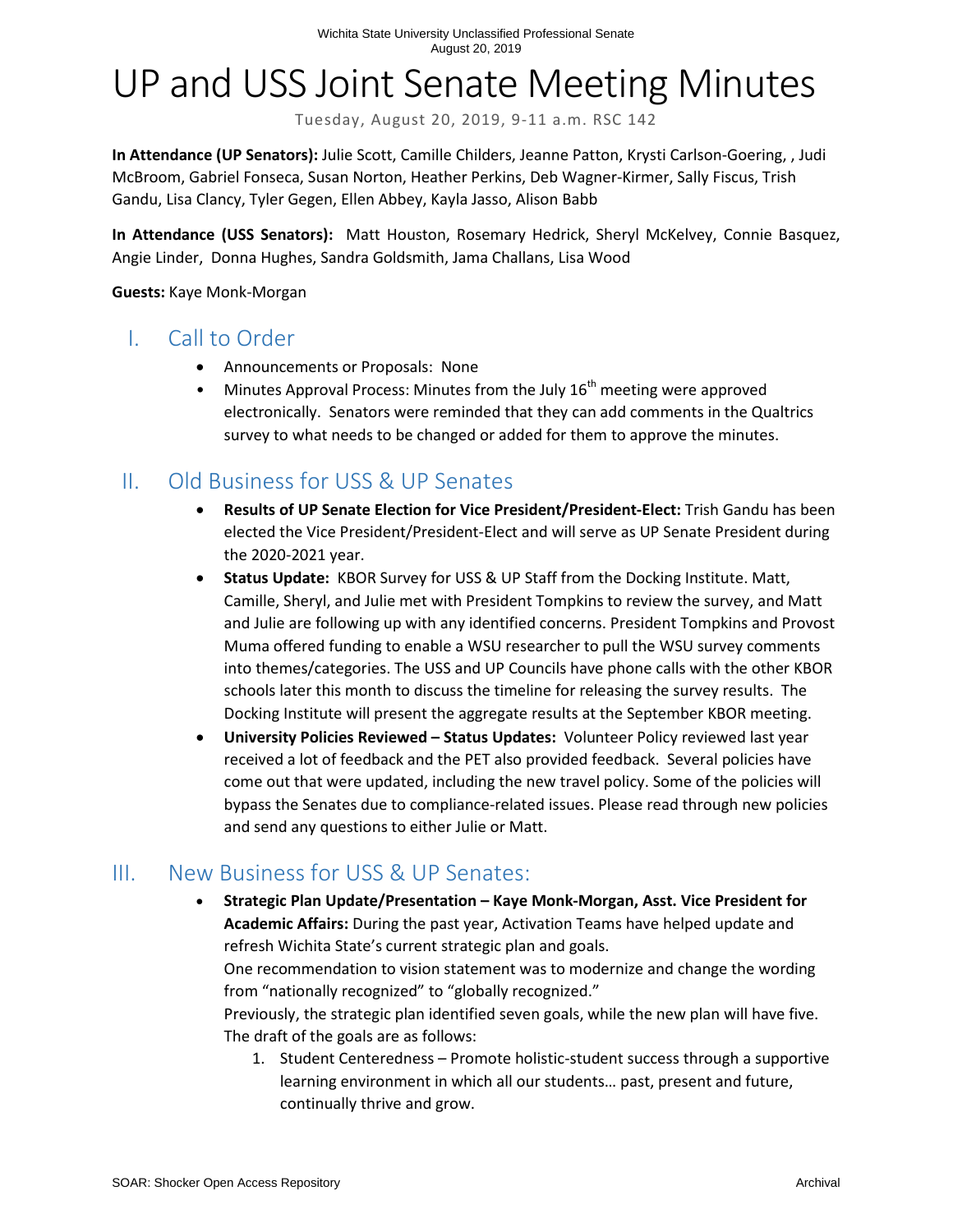- 2. Campus Culture Empower students, faculty, staff and the greater Wichita community to create a culture and experience that meets their ever-changing needs.
- 3. Inclusive Excellence Be a campus that reflects and promotes in all community members – the evolving diversity of society.
- 4. Partnerships Advance industry and community partnerships to provide quality educational opportunities and collaborations to satisfy rapidly evolving community and workforce needs.
- 5. Research and Scholarship Accelerate the discovery, creation and transfer of new knowledge.

Work of the strategic planning committee defined the new five goals based on recommendations from the activation teams. The University will also define university-wide priorities each year and put assessments in place to measure the success of the goals and priorities.

The Provost's Office has created an online-system through Team Dynamix so departments/colleges can identify strategies they would like to see put in place and indicate where they would like it to fit, what the tactics are, and what strategy it belongs to. The tactics belong to the unit.

Ultimately, the updated process will put the emphasis on measuring how our strategic plan is working. The goal is to make the Team Dynamix system/tool available to campus after the Strategic Plan Town Hall meeting on September 19<sup>th</sup> and keep the system open for submissions through late November. Please send any comments or ideas to Kaye Monk-Morgan.

- **Shocker Circle Keepers Handout:** Handout was not available yet, but will be distributed to campus soon. Staff are encouraged to participate in events coming up September 23- 29, 2019. Additional information is available at the Shocker Circle Keepers website: [https://www.wichita.edu/academics/academic\\_affairs/shocker\\_circle\\_keepers.php.](https://www.wichita.edu/academics/academic_affairs/shocker_circle_keepers.php)
- **2019-2020 Goals Handout & Committee Tasks/Charges:** Provided a draft copy of this year's goals for each of the Senate committees. Each committee should develop a to-do list/timeline of tasks for the year along with contacts that can be included in a committee handbook and provided to the next chair in order to better transition responsibilities. Each committee should also assist with developing the Senate's strategic plan by identifying what tangible goals they would like to achieve in the coming one to five years.
	- I. Archives
		- Charge: Research storage options for historic and current Senate materials so that they are accessible to current Senators and make a recommendation to the Senate for review/discussion. Transition materials to the approved location.
	- II. Awards/Recognition
		- Charge: Collaborate with USS/UP Senates to create a single nomination form. Increase the number of nominations received. Develop process for informing staff and their supervisors of their nomination.
		- Task Force: Review and offer recommendations for alternative staff recognition/incentives. Findings will be shared with Human Resources by November 1, 2019.
	- III. Communication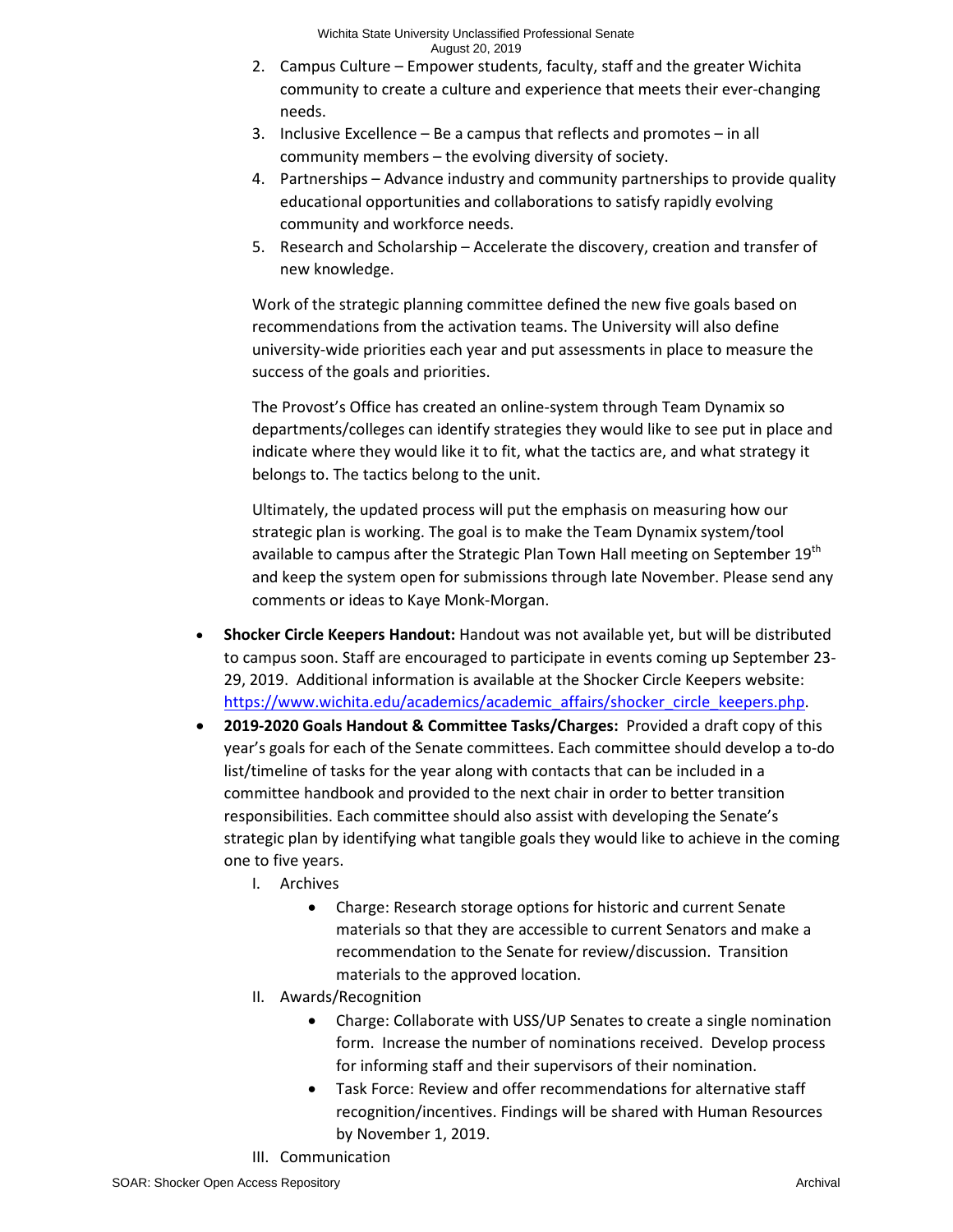Wichita State University Unclassified Professional Senate August 20, 2019

- Charge: Prepare monthly meeting summaries for distribution and coordinate Senator pictures for the Senate websites. Support and provide editorial and distribution guidance to their committees as needed – election announcements, service events, etc.
- IV. Election
	- Charge: Hold elections for both Senates and increase voter participation across campus both for UP and USS Senates.
- V. Organizational Governance
	- Charge: Bring any necessary Constitutional updates before the Senate/constituents for a vote. Develop a written, strategic long-range plan for the Senate by May 1, 2020.
- VI. Policy Review
	- Charge: Evaluate pending and current policies to predict the effect for staff. Solicit feedback from the Senate – and staff when requested – on policy issues of concern and communicate that feedback to Senate leaders for distribution to Human Resources and/or the President's Executive Team.
- IV. Service
	- Charge: Coordinate the first annual Stock the Shocker Support Locker challenge with Faculty Senate. Collaborate with the appropriate offices for a list of supplies needed, plan the rules for the challenge, and coordinate the marketing and timing for the event.
- IIV. Website
	- Charge: Determine if the Senates should combine our website presences to reduce the workload in managing the sites and streamline the content available to staff.
- Joint Faculty/USS/UP Senate Meeting Tentatively scheduled for September 30<sup>th</sup>, 3:30-5 p.m. The location will be announced once the meeting date is finalized.
- Fall General Meeting USS/UP Staff
	- i. Format and Speaker Suggestions: Send your ideas to Matt or Julie.

### IV. Committee Updates & Discussions

#### Committees:

- **Archives** –No updates at this time.
- **Awards/Recognition** No updates at this time.
- **Communication** Sent first communication after July meeting and will prepare August meeting update. A request was made for new /revised constituent lists to reflect new employees for FY20.
- **Election** No updates at this time.
- **Organizational Governance**  No updates at this time.
- **Policy Review** No updates at this time, but HR will be sending 3-5 policies for fall review soon.
- **Professional Development & Grow at WSU Website**: Discussed that the Grow at WSU website and database has been fixed and committee members can again begin entering in development opportunities into the database.
	- **Charge:** Determine how the Senate can support professional development participation across campus and the various initiatives already in motion with the Grow at WSU website.